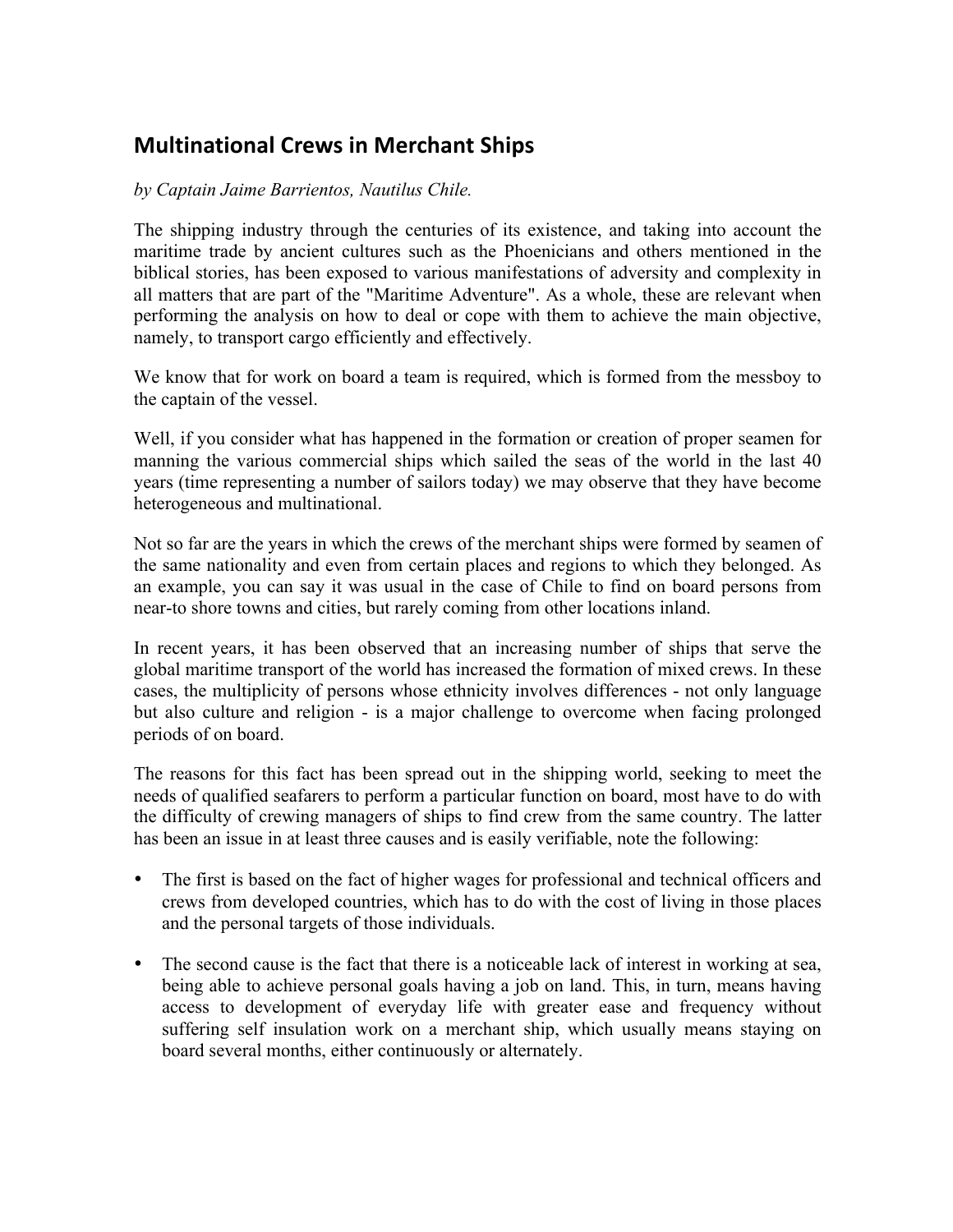• The third reason has to do with the need to reduce operational costs of shipping business, having the opportunity to recruit people with sufficient preparation in developing countries, mostly in the area of Indonesia, Eastern Europe and Asia – for example - where the cost of living is markedly lower than in countries with a maritime tradition located mostly in Central Europe and Scandinavia.

Then, something inherent to the personal needs of the person - such as those related to the emotions represented by the desire to express occasionally in their native language or share issues of common interest in cultural, national or religious nature, are dramatically hampered if an individual onboard becomes the only person who comes from a particular country. This fact could be considered irrelevant to develop their life normally on a ship but could eventually mean less work performance or origin of the development of psychic pathology emotional disorder, while promoting ascetic behaviour characteristics in the individual and risk for those who share the work unit.

There is evidence that is difficult to ignore, showing that a merchant vessel with mixed crew - especially those whose language and culture are markedly different - life onboard goes on without much interaction among the crewmembers. Every individual completes their particular tasks and after completing the daily work, isolation occurs in their respective private space. There, in the small place where his intimate life unfolds, the meeting with his family through memories, their music, their language and their God.

Fortunately, the technological today means it is easy to facilitate this type of daily contact, that every human being needs to be encouraged so they may face the following working day.

Mental and emotional health is not to be underestimated, so that computer equipment, mobile phones and other electronic elements, may help much in the encounter with what feels like close contact. Thus, home, family, friends and nation are close to where you are physically located, which may well be thousands of miles away.

Some people who regularly work onboard merchant ships show no affects from working in an environment where people come from such different backgrounds, others find this disagreeable and others simply do not care. Anyway - while navigating the seas of the world is interesting to observe how life onboard runs very differently to that which they lived only a couple of decades ago, where team spirit, solidarity and expressions of joy were not absent, despite the natural distancing from loved ones represented by the family, environment and friends, far away in the homeland.

The reality shows and forces the person - not ideally - to be developing the ability to become used to the environment in which they work and live. This allows, by mentioning some matters, to be adapting to new forms of behaviour, smells, tastes, restrictions and paradoxically also to live in their inner solitude.

The seagoing times, usually for 3, 9, 12 or even more months, influence the behaviour, performance and working efficiency of the individual as well as their relationship with all those, also far away from home, who share the work on board.